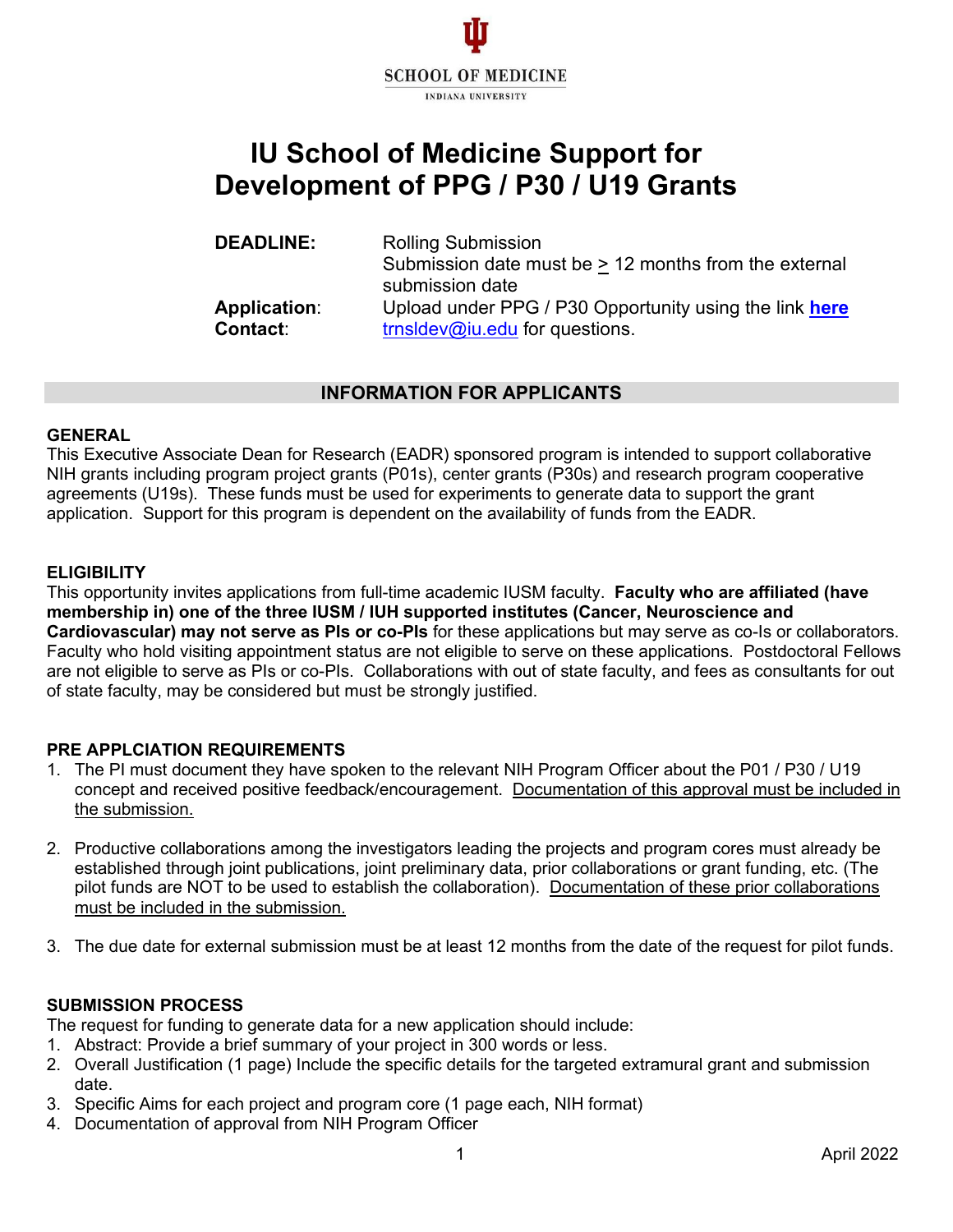**SCHOOL OF MEDICINE INDIANA UNIVERSITY** 

- 5. Budget and budget justification for the proposed use of the funding for experiments that will significantly enhance funding probability for the proposal (3 page max)
	- Funds may be used to support lab techs, graduate students and postdocs
	- Funds may be used for biostatistical faculty support
	- Fees for consultants who are out of state faculty, may be considered but must be strongly justified.
	- Funds may not be used for retreats, meeting expenses, hospitality, equipment, etc.
	- Funds may not be requested for faculty salary or to buy out salary

# **NOTE:**

Up to \$75,000 can be available for each application. This is the total amount that can be requested regardless of how many submissions are made. An investigator can request funding for an initial and revised submission, but the total across both submissions is still capped at \$75K (e.g. if an application requests \$35,000 for preliminary data, submits a P30 but needs additional funding for a resubmission, \$40,000 can be requested for the additional data).

## **All requests for funds must be matched 1:1 by non-dean's office resources (e.g. departments or centers).**

- 6. Any references
- 7. NIH biosketches for PIs, co-PIs and all leaders of projects and program cores
- 8. Documentation of prior collaborations for all included faculty (one page)
- 9. Letters of support from:
	- Non-Dean's office resources attesting to the requested 1:1 match
	- Collaborators, attesting to the intended collaboration

Applications should be uploaded under using the Start a Submission link **found under the PPG / P30 opportunity on the [PDT webpage.](https://indianactsi.org/researchers/services-tools/translational-research-development/pdt/)** Contact [trnsldev@iu.edu](mailto:trnsldev@iu.edu) with questions on the application process.

# **RESUBMISSION PROCESS**

If this is a resubmission (post external submission) the request should adhere to the guidelines above **and** include:

- 1. Summary Statement
- 2. Response to Summary Statement (1 page)
- 3. Experiments to be performed to address deficiencies (3 page max)

# **REVIEW PROCESS**

- 1. The PIs and their team will be scheduled to present to the appropriate Project Development Team [\(PDT\)](https://indianactsi.org/researchers/services-tools/translational-research-development/pdt/)
- 2. Following the presentation, the PDT will provide a written review and recommendation to both the PIs and the EADR.
- 3. It may be necessary for the applicant to respond to reviewer comments and submit a revised application before a funding decision can be made.
- 4. Funds for the proposal will come from the EADR rather than from the PDT.

# **POST AWARD REQUIREMENTS**

All award recipients must agree to comply with the reporting requirements as described below.